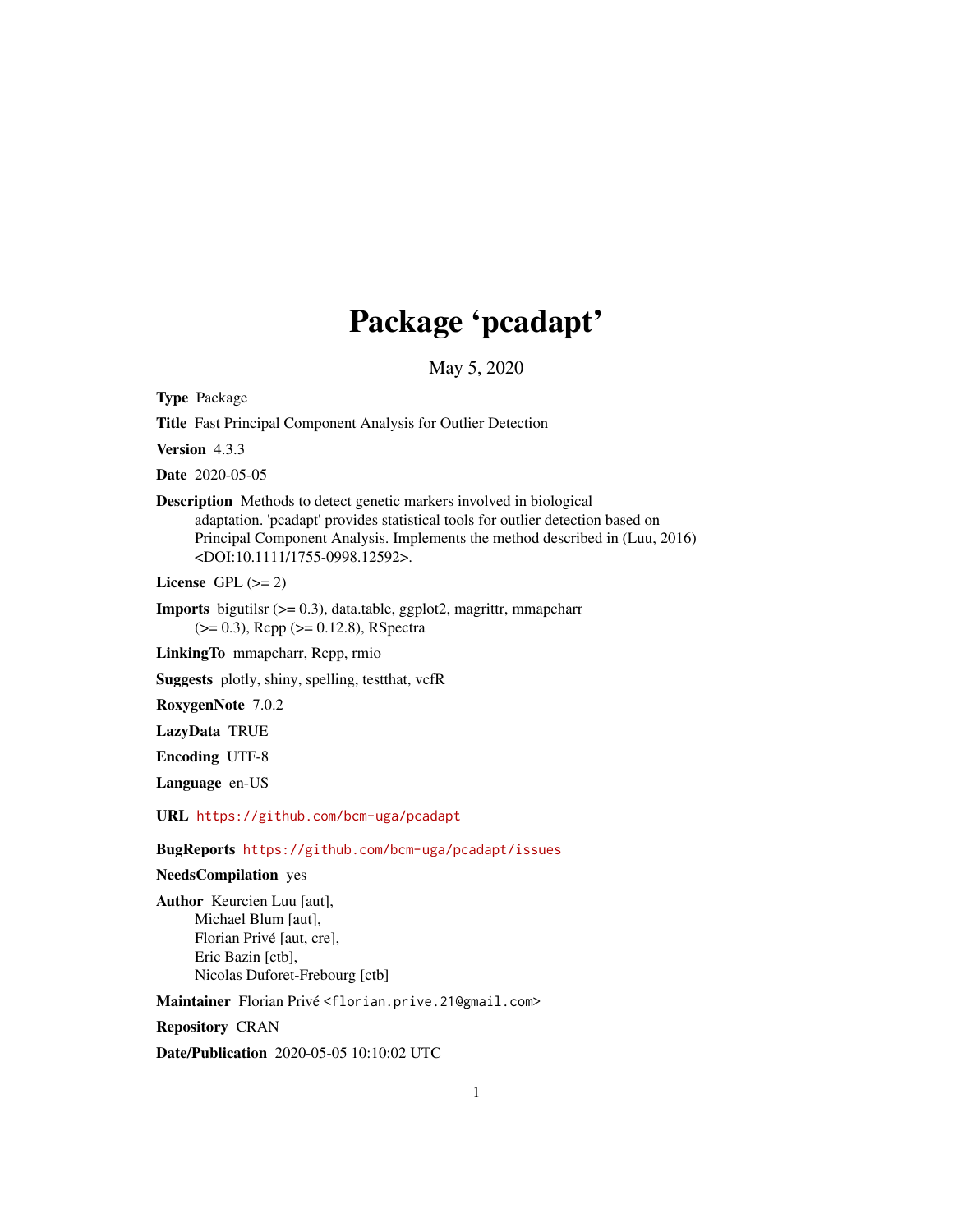# <span id="page-1-0"></span>R topics documented:

| Index | $\boldsymbol{9}$ |
|-------|------------------|

bed2matrix *Convert a bed to a matrix*

# Description

Convert a bed to a matrix

# Usage

```
bed2matrix(bedfile, n = NULL, p = NULL)
```
# Arguments

| bedfile | Path to a bed file.                                              |
|---------|------------------------------------------------------------------|
| n.      | Number of samples. Default reads it from corresponding fam file. |
| p       | Number of SNPs. Default reads it from corresponding bim file.    |

# Value

An integer matrix.

# Examples

```
bedfile <- system.file("extdata", "geno3pops.bed", package = "pcadapt")
mat <- bed2matrix(bedfile)
dim(mat)
table(mat)
```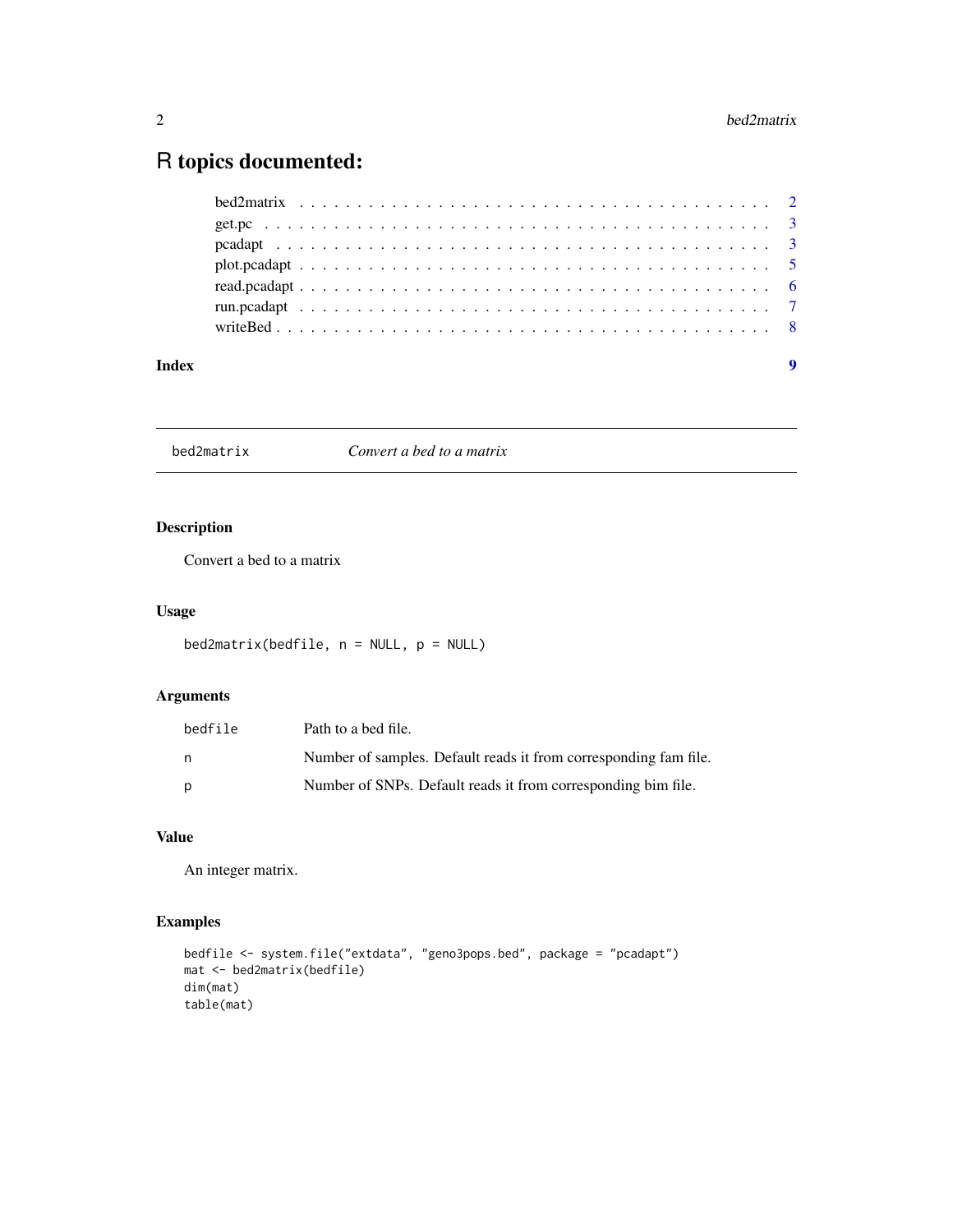<span id="page-2-0"></span>

# Description

get.pc returns a data frame such that each row contains the index of the genetic marker and the principal component the most correlated with it.

#### Usage

get.pc(x, list)

# Arguments

| X    | an object of class 'peadapt'.                                               |
|------|-----------------------------------------------------------------------------|
| list | a list of integers corresponding to the indices of the markers of interest. |

pcadapt *Principal Component Analysis for outlier detection*

## Description

pcadapt performs principal component analysis and computes p-values to test for outliers. The test for outliers is based on the correlations between genetic variation and the first K principal components. pcadapt also handles Pool-seq data for which the statistical analysis is performed on the genetic markers frequencies. Returns an object of class pcadapt.

#### Usage

```
pcadapt(
  input,
 K = 2,
 method = "mahalanobis",
 min.max = 0.05,ploidy = 2,
 LD.clumping = NULL,
 pca.only = FALSE,
  tol = 1e-04\lambda## S3 method for class 'pcadapt_matrix'
pcadapt(
  input,
 K = 2,
```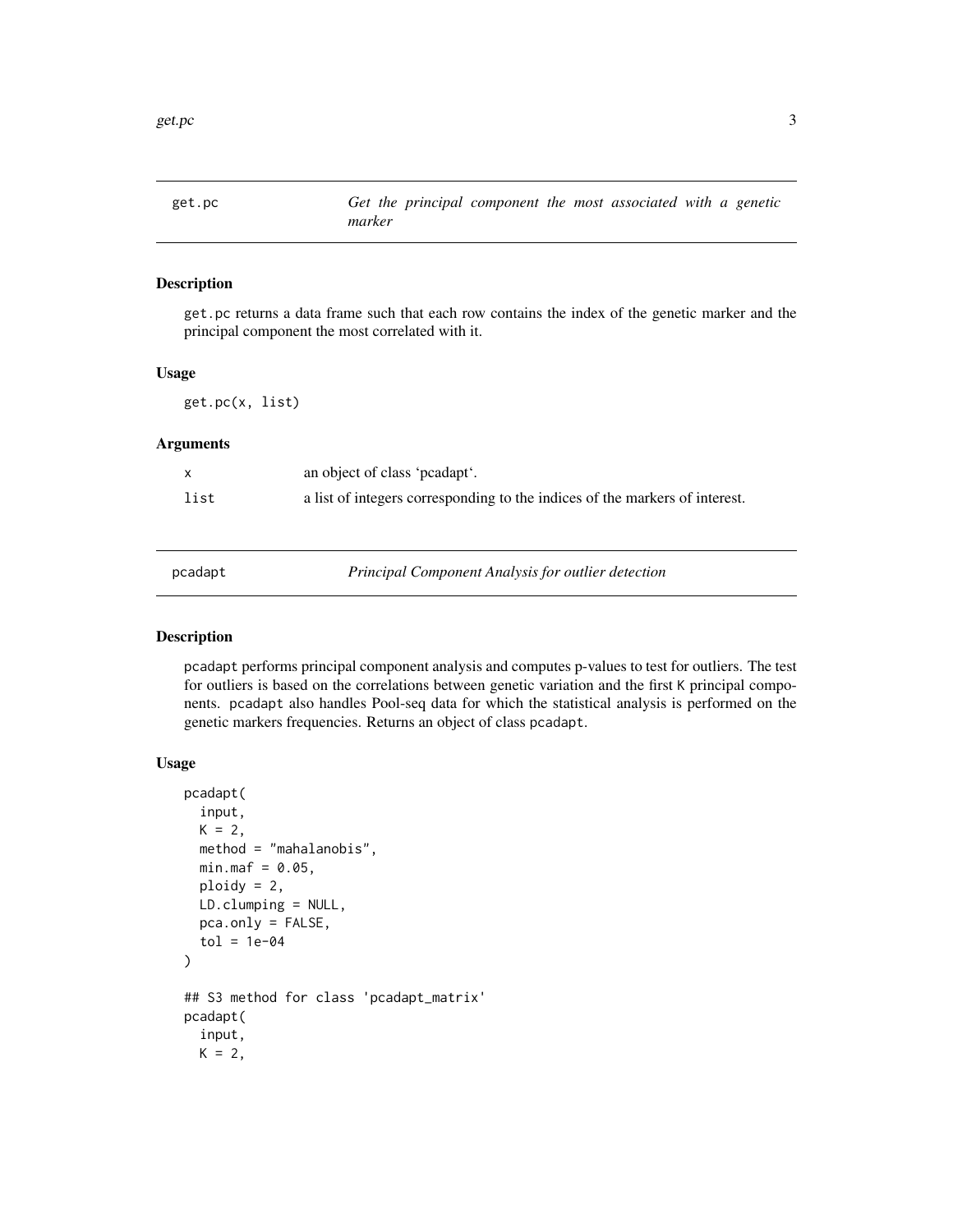```
method = c("mahalanobis", "componentwise"),
 min.max = 0.05,ploidy = 2,
 LD.clumping = NULL,
 pca.only = FALSE,
 tol = 1e-04\mathcal{L}## S3 method for class 'pcadapt_bed'
pcadapt(
  input,
 K = 2,method = c("mahalanobis", "componentwise"),
 min.max = 0.05,ploidy = 2,
 LD.clumping = NULL,
 pca.only = FALSE,
  tol = 1e-04\lambda## S3 method for class 'pcadapt_pool'
pcadapt(
  input,
 K = (nrow(input) - 1),method = "mahalanobis",
 min.max = 0.05,ploidy = NULL,
 LD.clumping = NULL,
 pca.only = FALSE,
  tol
```

```
)
```
# Arguments

| input       | The output of function read. pcadapt.                                                                                                                                                                                                                                                                        |
|-------------|--------------------------------------------------------------------------------------------------------------------------------------------------------------------------------------------------------------------------------------------------------------------------------------------------------------|
| K           | an integer specifying the number of principal components to retain.                                                                                                                                                                                                                                          |
| method      | a character string specifying the method to be used to compute the p-values.<br>Two statistics are currently available, "mahalanobis", and "componentwise".                                                                                                                                                  |
| min.max     | Threshold of minor allele frequencies above which p-values are computed. De-<br>fault is $0.05$ .                                                                                                                                                                                                            |
| ploidy      | Number of trials, parameter of the binomial distribution. Default is 2, which<br>corresponds to diploidy, such as for the human genome.                                                                                                                                                                      |
| LD.clumping | Default is NULL and doesn't use any SNP thinning. If you want to use SNP thin-<br>ning, provide a named list with parameters \$size and \$thr which corresponds<br>respectively to the window radius and the squared correlation threshold. A good<br>default value would be list(size = $500$ , thr = 0.1). |
| pca.only    | a logical value indicating whether PCA results should be returned (before com-<br>puting any statistic).                                                                                                                                                                                                     |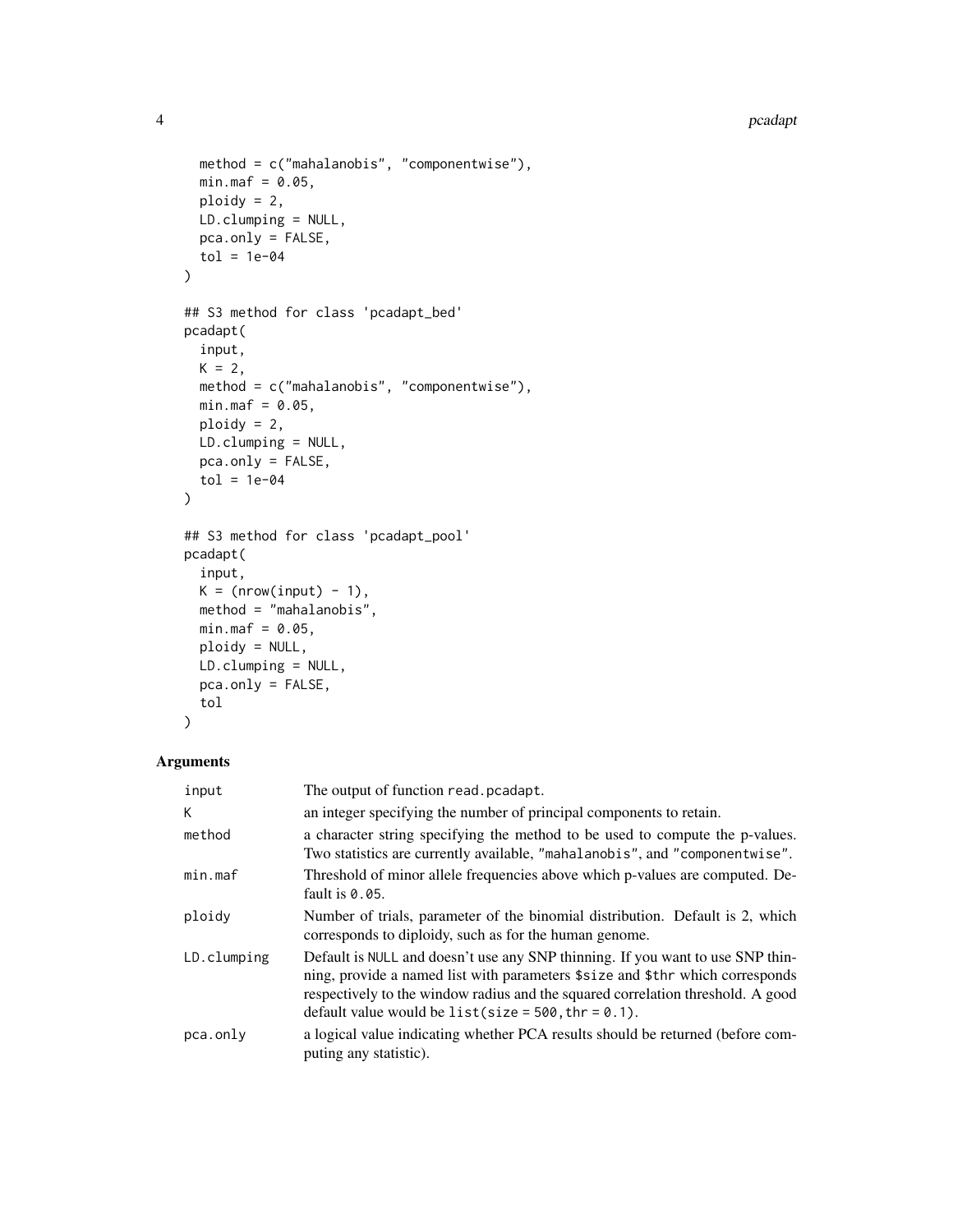# <span id="page-4-0"></span>plot.pcadapt 5

tol Convergence criterion of RSpectra::svds(). Default is 1e-4.

#### Details

First, a principal component analysis is performed on the scaled and centered genotype data. Depending on the specified method, different test statistics can be used.

mahalanobis (default): the robust Mahalanobis distance is computed for each genetic marker using a robust estimate of both mean and covariance matrix between the K vectors of z-scores.

communality: the communality statistic measures the proportion of variance explained by the first K PCs. Deprecated in version 4.0.0.

componentwise: returns a matrix of z-scores.

To compute p-values, test statistics (stat) are divided by a genomic inflation factor (gif) when method="mahalanobis". When using method="mahalanobis", the scaled statistics (chi2\_stat) should follow a chi-squared distribution with K degrees of freedom. When using method="componentwise", the z-scores should follow a chi-squared distribution with 1 degree of freedom. For Pool-seq data, pcadapt provides p-values based on the Mahalanobis distance for each SNP.

### Value

The returned value is an object of class pcadapt.

plot.pcadapt *pcadapt visualization tool*

#### **Description**

plot.pcadapt is a method designed for objects of class pcadapt. It provides plotting options for quick visualization of pcadapt objects. Different options are currently available : "screeplot", "scores", "stat.distribution", "manhattan" and "qqplot". "screeplot" shows the decay of the genotype matrix singular values and provides a figure to help with the choice of K. "scores" plots the projection of the individuals onto the first two principal components. "stat.distribution" displays the histogram of the selected test statistics, as well as the estimated distribution for the neutral SNPs. "manhattan" draws the Manhattan plot of the p-values associated with the statistic of interest. "qqplot" draws a Q-Q plot of the p-values associated with the statistic of interest.

### Usage

```
## S3 method for class 'pcadapt'
plot(
  x,
  ...,
 option = "manhattan",
  i = 1,
  j = 2,pop,
  col,
```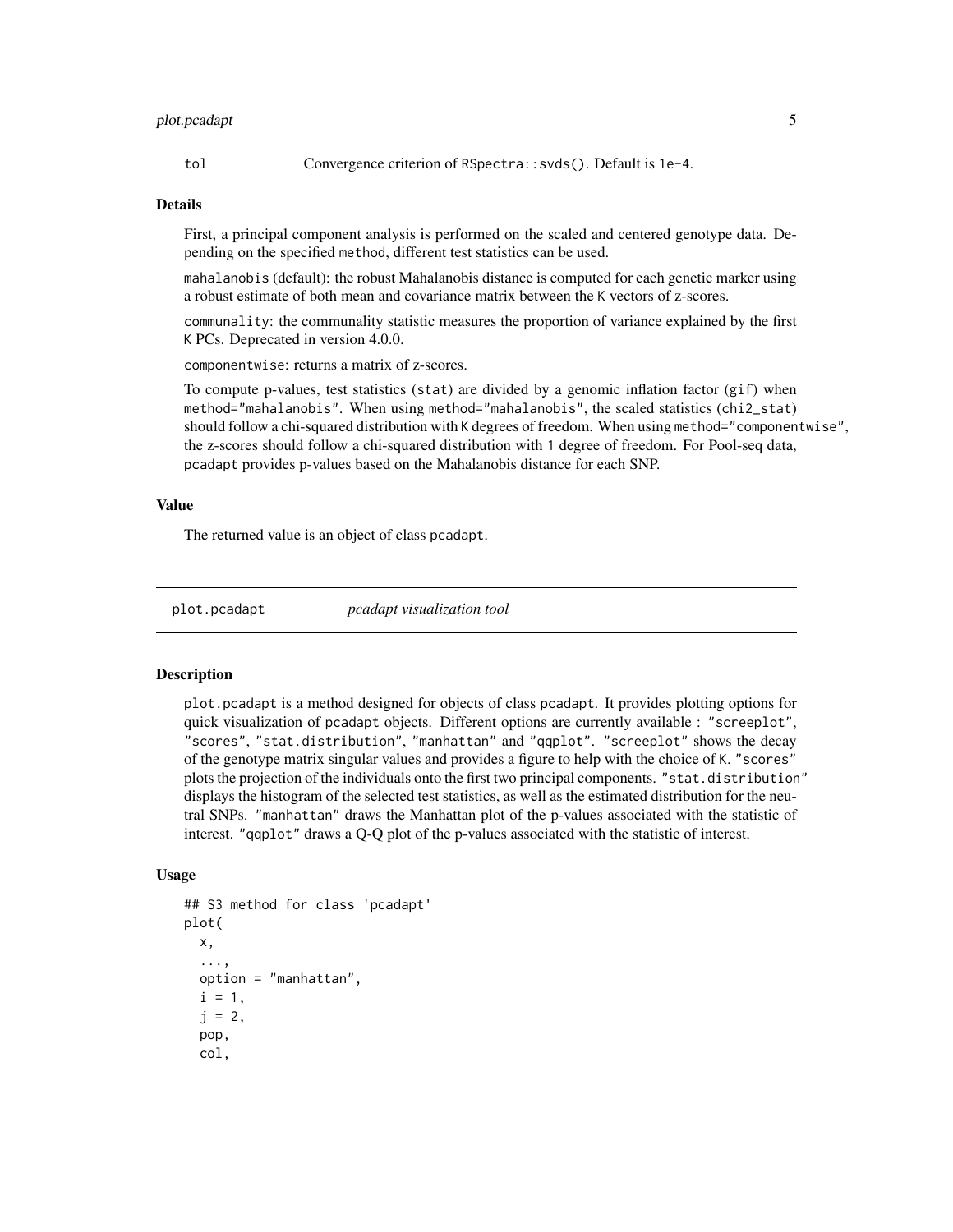```
chr.info = NULL,
 snp.info = NULL,
 plt.pkg = "ggplot",
 K = NULL)
```
# Arguments

| X        | an object of class "pcadapt" generated with pcadapt.                                                                                                        |
|----------|-------------------------------------------------------------------------------------------------------------------------------------------------------------|
| $\cdots$ | .                                                                                                                                                           |
| option   | a character string specifying the figures to be displayed. If NULL (the default),<br>all three plots are printed.                                           |
| i        | an integer indicating onto which principal component the individuals are pro-<br>jected when the "scores" option is chosen. Default value is set to 1.      |
| j        | an integer indicating onto which principal component the individuals are pro-<br>jected when the "scores" option is chosen. Default value is set to 2.      |
| pop      | a list of integers or strings specifying which subpopulation the individuals be-<br>long to.                                                                |
| col      | a list of colors to be used in the score plot.                                                                                                              |
| chr.info | a list containing the chromosome information for each marker.                                                                                               |
| snp.info | a list containing the names of all genetic markers present in the input.                                                                                    |
| plt.pkg  | a character string specifying the package to be used to display the graphical<br>outputs. Use "plotly" for interactive plots, or "ggplot" for static plots. |
| К        | an integer specifying the principal component of interest. K has to be specified<br>only when using the "componentwise" method.                             |

# Examples

## see ?pcadapt for examples

read.pcadapt *File Converter*

# Description

read.pcadapt converts genotype matrices or files to an appropriate format readable by pcadapt. For a file as input, you can choose to return either a matrix or convert it in bed/bim/fam files. For a matrix as input, this returns a matrix.

<span id="page-5-0"></span>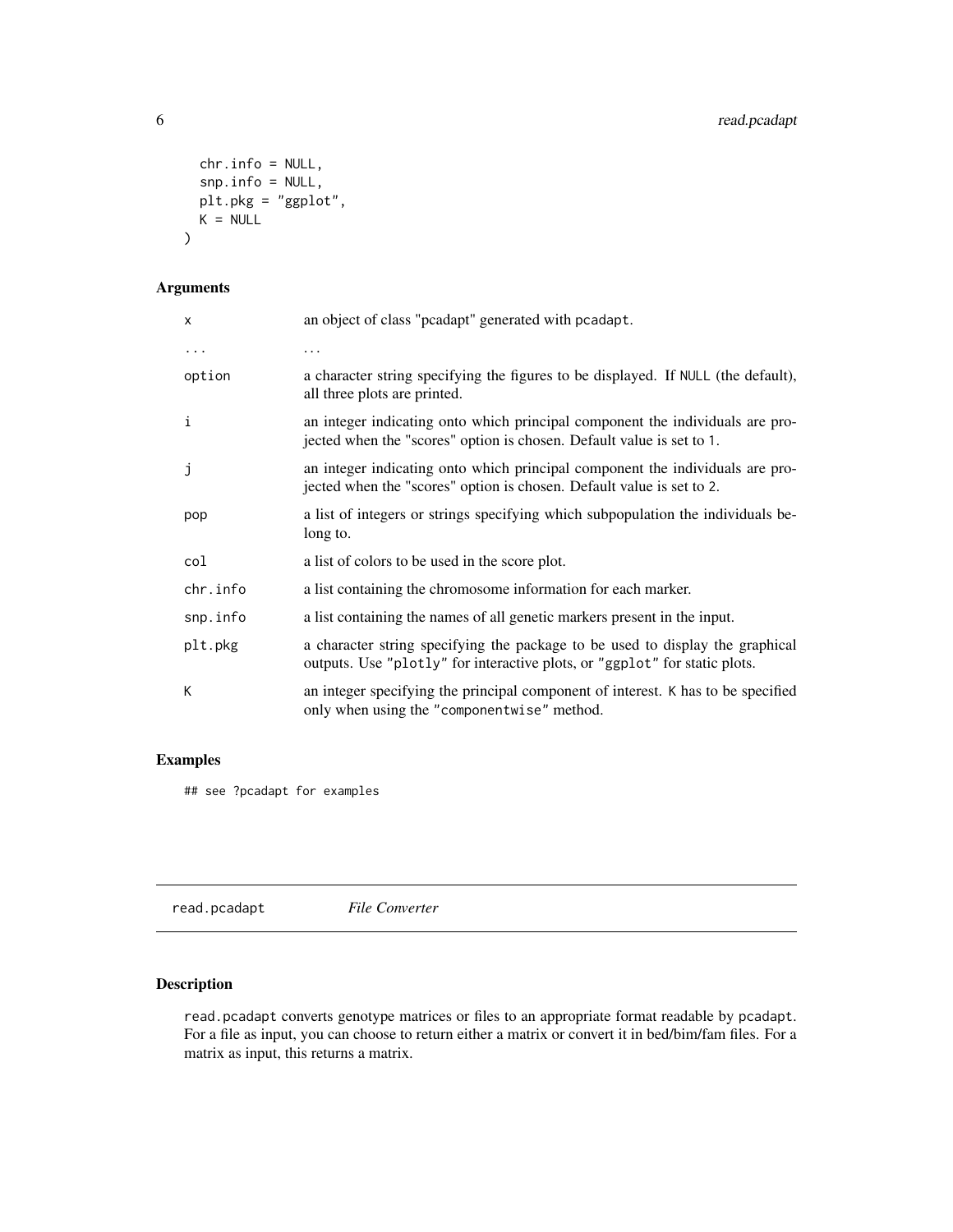# <span id="page-6-0"></span>run.pcadapt 7

# Usage

```
read.pcadapt(
  input,
  type = c("pcadapt", "lfmm", "vcf", "bed", "ped", "pool", "example"),
  type.out = c("bed", "matrix"),allele.sep = c("/", "|"),
 pop.sizes,
 ploidy,
 local.env,
 blocksize
\mathcal{L}
```
# Arguments

| input      | A genotype matrix or a character string specifying the name of the file to be con-<br>verted. Matrices should use NAs to encode missing values. To encode missing<br>values in 'pcadapt' and 'lfmm' files, 9s should be used.                    |
|------------|--------------------------------------------------------------------------------------------------------------------------------------------------------------------------------------------------------------------------------------------------|
| type       | A character string specifying the type of data to be converted from. Converters<br>from 'vcf' and 'ped' formats are not maintained anymore; if you have any issue<br>with those, please use $PLINK \ge 1.9$ to convert them to the 'bed' format. |
| type.out   | Either a bed file or a standard R matrix. If the input is a matrix, then the output<br>is automatically a matrix (so that you don't need to specify this parameter). If<br>the input is a bed file, then the output is also a bed file.          |
| allele.sep | a vector of characters indicating what delimiters are used in VCF files. By de-<br>fault, only "I" and "/" are recognized. So, this argument is only useful for type<br>$=$ "vcf".                                                               |
| pop.sizes  | deprecated argument.                                                                                                                                                                                                                             |
| ploidy     | deprecated argument.                                                                                                                                                                                                                             |
| local.env  | deprecated argument.                                                                                                                                                                                                                             |
| blocksize  | deprecated argument.                                                                                                                                                                                                                             |
|            |                                                                                                                                                                                                                                                  |

| Shiny app |  |  |
|-----------|--|--|
|-----------|--|--|

# Description

pcadapt comes with a Shiny interface.

# Usage

run.pcadapt()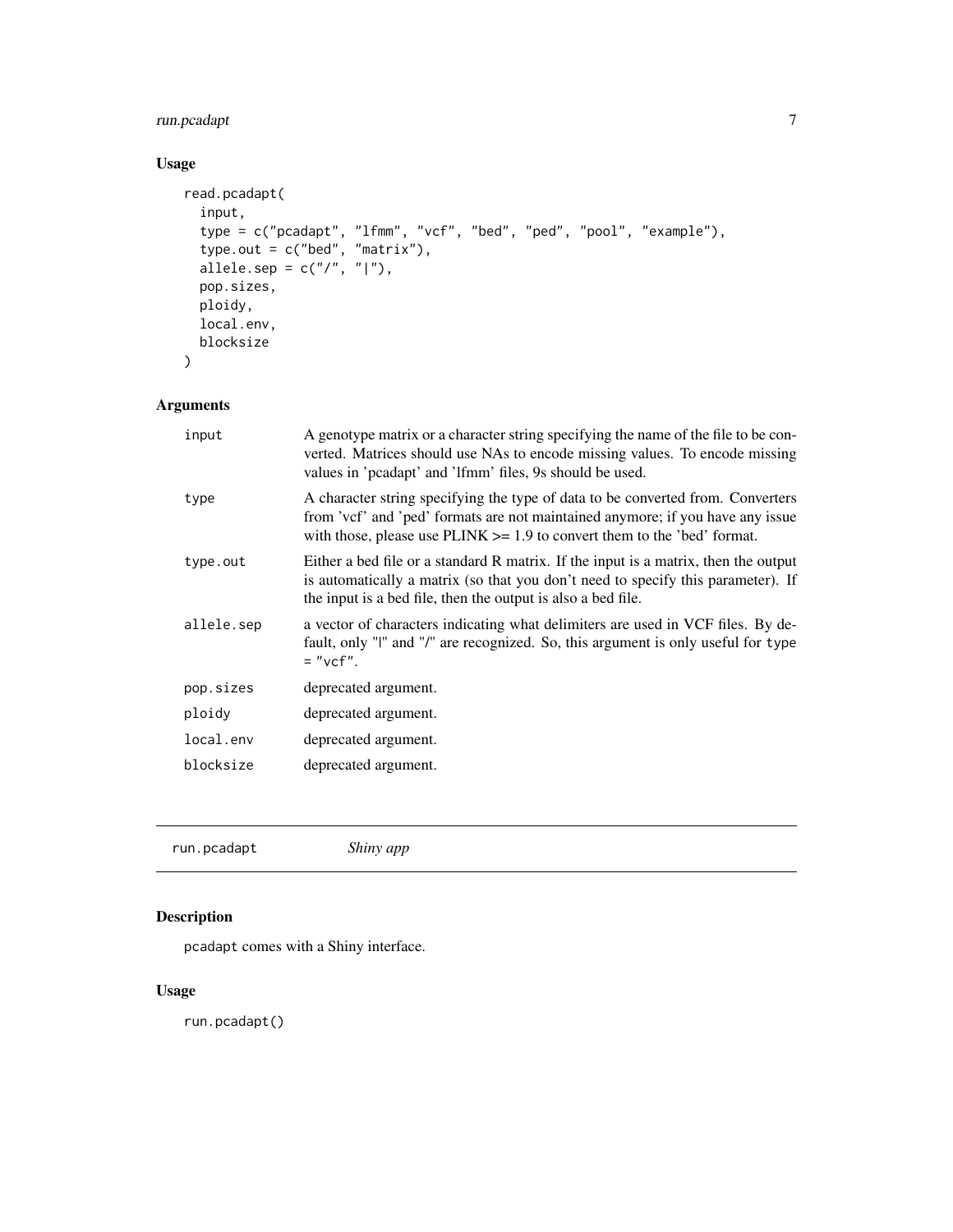<span id="page-7-0"></span>

# Description

Function to write bed/bim/fam files from a pcadapt or an lfmm file.

# Usage

writeBed(file, is.pcadapt)

# Arguments

| file       | A peadapt or lfmm file. |
|------------|-------------------------|
| is.pcadapt | a boolean value.        |

# Value

The input 'bedfile' path.